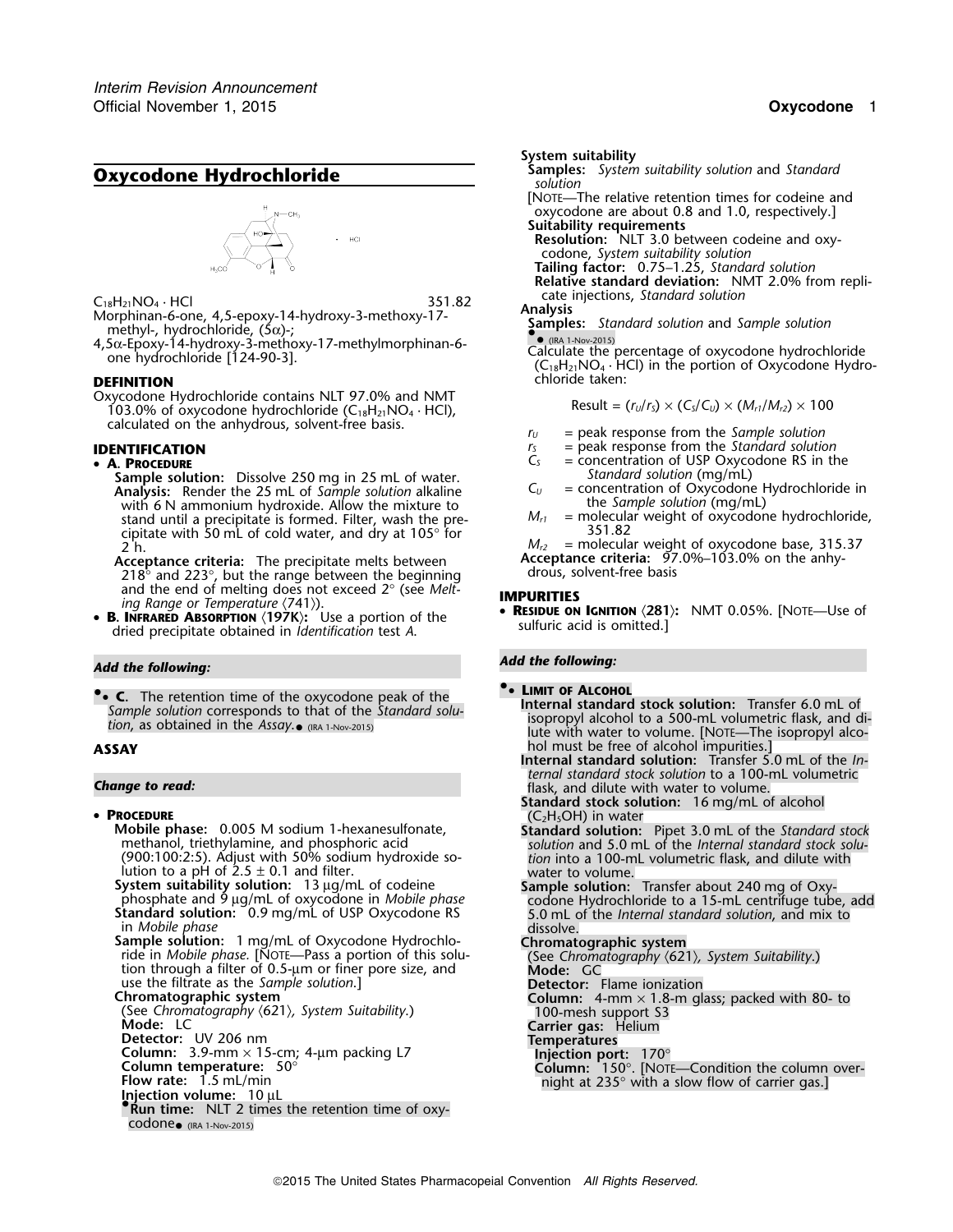**Detector:** 170° **Table 1** *(Continued)*<br> **Injection volume:** 5 µL<br> **Index 10 Polonic Properties** System suitability<br>
Sample: Standard solution<br>
Suitability requirements<br>
Resolution: NLT 2 between isopropyl alcohol and<br>
alcohol **Tailing factor:** NMT 1.5 **. And Tailing factor:** NMT 1.5 **. 4,5** $\alpha$ -Epoxy-3,14-dihydroxymorphinan-6-one.

Calculate the percentage of alcohol ( $C_2H_5OH$ ) in the portion of Oxycodone Hydrochloride taken:

- 
- 
- 
- 

•**ORGANIC IMPURITIES** 

•.[NOTE—On the basis of the synthetic route, perform **System suitability solution:**<sup>100</sup> <sup>µ</sup>g/mL of USP Oxyeither (a) *Procedure 1* and *Procedure 2* or (b) *Procedure* codone Hydrochloride RS and 5 µg/mL each of USP<br>3. *Procedure 1* and *Procedure 2* are recommended if coxycodone Related Compound A RS and USP Oxy-3. Procedure 1 and Procedure 2 are recommended if 8β-hydroxyoxycodone (7,8-dihydro-8β-14-dihydrox-

*tion* from the *Assay* to calculate the percentage of each impurity in the portion of Oxycodone Hydro-<br> **Sample solution:** 50 mg/mL of Oxycodone Hydro-<br>
chloride in *Diluent* 

$$
Result = (r_U/r_T) \times 100
$$

 $r_U$  = peak response for each impurity<br> $r_T$  = sum of the responses of all the peaks

 $r_I$  = peak response for each impurity<br>  $r_T$  = sum of the responses of all the peaks **Column:** 3.0-mm × 15-cm; 3.5-µm packing L1 **Acceptance criteria:** See *Table 1*. **Column temperature:** 40°

|  | ٠ |  |
|--|---|--|

| Table 1                                                                                                    |                                             | Injection volume: $5 \mu L$          |                                                                                                                                                   |
|------------------------------------------------------------------------------------------------------------|---------------------------------------------|--------------------------------------|---------------------------------------------------------------------------------------------------------------------------------------------------|
| <b>Name</b>                                                                                                | <b>Relative</b><br><b>Retention</b><br>Time | Acceptance<br>Criteria,<br>NMT $(%)$ | System suitability<br><b>Samples:</b> System suitability solution and Standard<br>solution<br>[NOTE-The relative retention times for oxycodone re |
| Oxymorphone                                                                                                | 0.31                                        | 0.15                                 | lated compound C, oxycodone related compound.                                                                                                     |
| Noroxymorphone $\bullet$ a $\bullet$ (IRA 1-Nov-2015)                                                      | 0.33                                        | 0.15                                 | and oxycodone are about 0.44, about 0.85, and 1.                                                                                                  |
| 10-Hydroxyoxycodone <sup>Ob</sup> (IRA 1-Nov-<br>2015)                                                     | 0.53                                        | 0.15                                 | respectively.<br>Suitability requirements                                                                                                         |
| 6- $\alpha$ Oxycodol $\bullet$ (IRA 1-Nov-2015)                                                            | 0.67                                        | 0.25                                 | <b>Resolution:</b> NLT 4 between oxycodone related                                                                                                |
| $\bullet$ 8 $\beta$ -Hydroxyoxycodone (7,8-<br>dihydro-8ß-14-dihydroxycodei-<br>$none)^d$ (IRA 1-Nov-2015) | 0.71                                        | 0.15                                 | compound A and oxycodone related compound<br>System suitability solution                                                                          |
| Hydrocodone                                                                                                | 1.19                                        | 0.15                                 | Tailing factor: NMT 2.0, System suitability solutio<br>Relative standard deviation: NMT 20% for oxy-                                              |

 $\bullet$ <sub>a</sub> 4,5 $\alpha$ -Epoxy-3,14-dihydroxymorphinan-6-one.

b ated compound C, *Standard solution* ... and a stated compound C, *Standard solution*<br>A 5α-Epoxy-10α,14-dihydroxy-3-methoxy-17-methylmorphinan-6-one.

<sup>c</sup> **Analysis** . 4,5α-Epoxy-3-methoxy-17-methylmorphinan-6<sup>α</sup>,14-diol.

 $\bullet$  (IRA 1-Nov-2015)

| iection volume: 5 uL<br>tem suitability<br>mple: Standard solution       | <b>Name</b>                     | <b>Relative</b><br>Retention<br>Time | Acceptance<br>Criteria.<br>NMT $(%)$ |
|--------------------------------------------------------------------------|---------------------------------|--------------------------------------|--------------------------------------|
| itability requirements<br>esolution: NLT 2 between isopropyl alcohol and | Individual unspecified impurity |                                      | 0.10                                 |
| alcohol                                                                  | Total impurities                |                                      | 2.0                                  |

<sup>b</sup> **Relative standard deviation:** NMT 2.0% . 4,5α-Epoxy-10<sup>α</sup>,14-dihydroxy-3-methoxy-17-methylmorphinan-6-one. c 4,5α-Epoxy-3-methoxy-17-methylmorphinan-6α, 14-diol.<br>**Samples:** Standard solution and Sample solution **and the action** d 4,5α-Epoxy-8β,14-dihydroxy-3-methoxy-17-methylmorp <sup>d</sup> 4,5α-Epoxy-8β,14-dihydroxy-3-methoxy-17-methylmorphinan-6-one.

 (IRA 1-Nov-2015) **Limit of Oxycodone Related Compound A (14-Hydroxycodeinone) and** Result = (*RU*/*RS*) × (*CS*/*CU*) ×<sup>100</sup> **Oxycodone Related Compound C (Codeinone)** *R<sub>u</sub>* = peak response ratio of the alcohol peak to the<br>
isopropyl alcohol from the *Sample solution*<br>
isopropyl alcohol from the *Sample solution*<br>
isopropyl alcohol from the *Sample solution*<br>
C<sub>S</sub><br>
concentration of al

- (IRA 1-Nov-2015) **Acceptance criteria:** NMT 1.0% (IRA 1-Nov-2015) **Diluent:** Prepare a mixture of water and *Solution B*<br>**Diluent:** Prepare a mixture of water and *Solution B* 
	- $(9.1)$

*Change to read:* **Unspiked oxycodone hydrochloride solution:** 50 mg/mL of USP Oxycodone Hydrochloride RS in<br>Diluent

codone Related Compound C RS in Diluent<br>**Standard solution:** 50 mg/mL of USP Oxycodone Hy-<br>drochloride RS and 0.5 µg/mL each of USP Oxy-**Procedure <sup>•</sup>1** (IRA 1-Nov-2015) **Procedure** *e* 1<sub>8</sub> (IRA 1-Nov-2015) *Procedure e* 1 (IRA 1-Nov-2015) *e* discribed as and 0.5 µg/mL each of USP Oxy- *each of USP Oxy- discribed RS and 0.5 µg/mL each of* **Analysis:** Use the codone Related Compound A RS and USP Oxycodone Related Compound C RS in *Diluent* 

chloride in *Diluent* 

**Chromatographic system**

Result = (*<sup>r</sup>U*/*<sup>r</sup>T*) × 100 (See *Chromatography* 〈621〉*, System Suitability*.) **Mode:** LC

**Flow rate:** 0.7 mL/min

- **Resolution:** NLT 4 between oxycodone related compound A and oxycodone related compound C, System suitability solution
- Tailing factor: NMT 2.0, *System suitability solution* • 4 So-Epoxy-3 14-dibydroxymorphinan-6-one example and oxycodone related compound A and oxycodone re-

<sup>d</sup> **Samples:** *Diluent*, *Unspiked oxycodone hydrochloride* . 4,5α-Epoxy-8β,14-dihydroxy-3-methoxy-17-methylmorphinan-6-one. *solution*, *Standard solution*, and *Sample solution* •Calculate the percentage of oxycodone related compound A and oxycodone related compound C in the portion of Oxycodone Hydrochloride taken: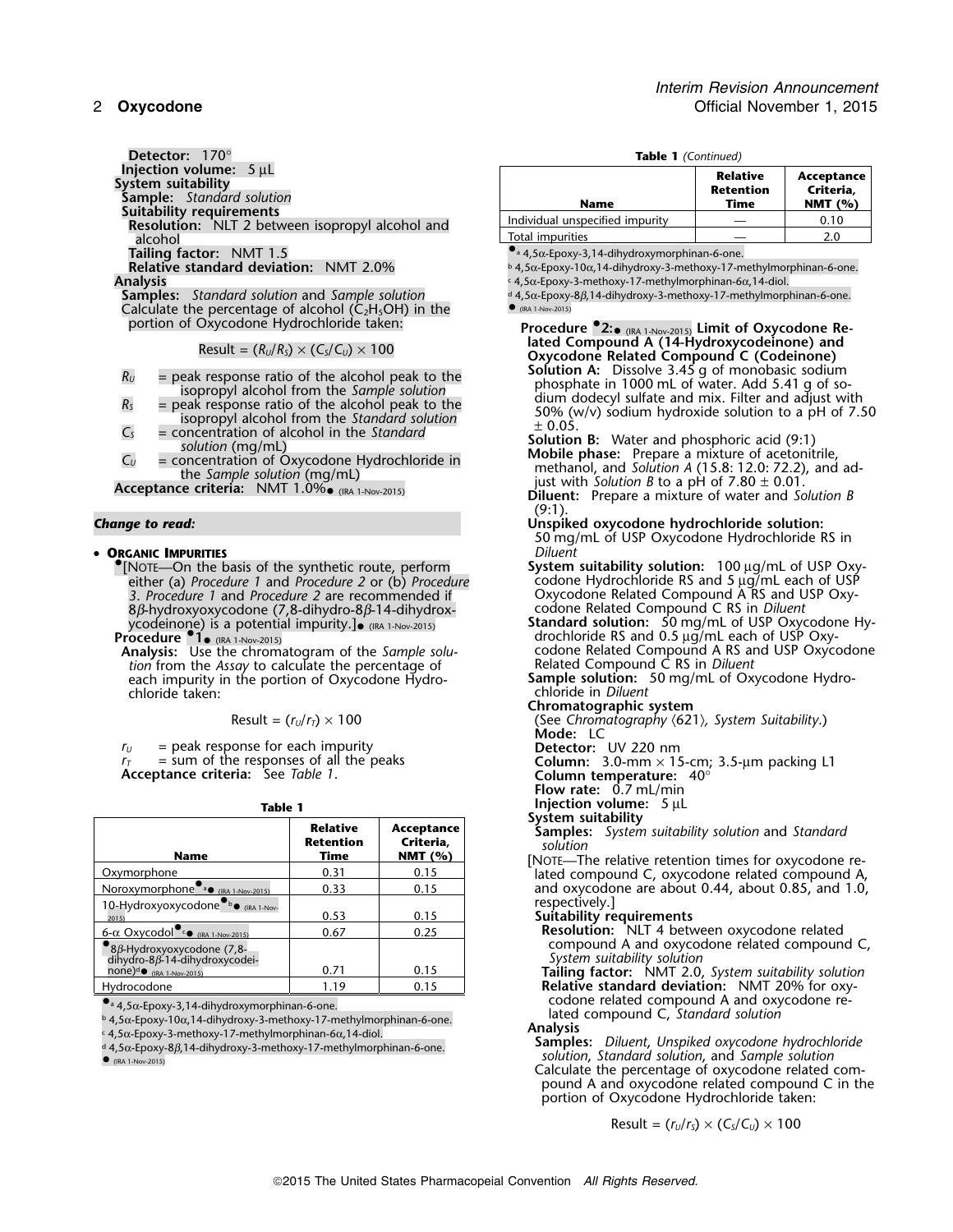- *r*<sup>U</sup> = peak response of oxycodone related **Mode:** LC compound A or oxycodone related **Mode:** LC compound A or oxycodone related<br>compound C from the Sample solution
- *r*<sub>S</sub> = peak response of oxycodone related **Column temperature:**<br>
compound A or oxycodone related **Flow rate:** 0.8 mL/min compound A or oxycodone related **Flow rate:** 0.8 mL/min compound C minus the response of the **Injection volume**<br>
Unspiked oxycodone hydrochloride solution **System suitability** *Unspiked oxycodone hydrochloride solution* from the *Standard solution*
- *C<sup>S</sup>* = concentration of USP Oxycodone Related *solution* Compound A RS or USP Oxycodone Related<br>Compound C RS in the *Standard solution*
- the *Sample solution* (mg/mL)<br>**Acceptance criteria:** See *Table 2*.

| <b>Name</b>                                  | <b>Relative</b><br><b>Retention</b><br><b>Time</b> | Acceptance<br>Criteria,<br>NMT $(%)$ |
|----------------------------------------------|----------------------------------------------------|--------------------------------------|
| Oxycodone related<br>compound C <sup>a</sup> | 0.44                                               | 0.001                                |
| Oxycodone related<br>compound A <sup>b</sup> | 0.85                                               | 0.001                                |
| Oxvcodone                                    | 1.0                                                |                                      |

a Codeinone (C<sub>18</sub>H<sub>19</sub>NO<sub>3</sub>).

(Procedure •2<sub>• (IRA 1-Nov-2015)</sub> postponed indefinitely)  $C_U =$  concentration of Oxycodone Hydrochloride in  $\frac{1}{2}$ **.Procedure 3**

**Buffer:** Mix 4.0 mL of heptafluorobutyric acid with  $M_{r1}$  = molecular weight of hydrochloride, 335.83<br>2000 mL of water and adjust with ammonium hy-<br>2000 droxide to a pH of 2.3 ± 0.1. droxide to a pH of 2.3 ± 0.1.<br> **droxide to a pH** of 2.3 ± 0.1.<br> **Solution A:** Methanol and *Buffer* (23:77)  $A_{rz} =$  relative response factor (see Table 4)

**Mobile phase:** See *Table 3*.

| Time<br>(min) | <b>Solution A</b><br>(%) | <b>Solution B</b><br>(%) | Name                     |
|---------------|--------------------------|--------------------------|--------------------------|
|               | 100                      |                          | Oxymorphone              |
|               | 100                      |                          | hydrochloride            |
| 30            |                          | 100                      | 1-Hydroxyox-             |
|               |                          | 100                      | ycodone<br>hydrochloride |
| 55.1          | 100                      |                          | 6-Oxycodol               |
| 65            | 100                      |                          | hydrochloride            |

Column: 4.6-mm × 25-cm; 3-µm packing L1<br>Column temperature: 38°  $S$ amples: *System suitability solution* and *Standard solution* Compound C RS in the *Standard solution* **Resolution:** NLT 2.0 between oxycodone and hy- (mg/mL) drocodone; NLT 1.0 between hydrocodone and *C*<sub>*U*</sub> = concentration of Oxycodone Hydrochloride in  $\begin{array}{c} \text{oxycodone} \\ \text{subtion} \end{array}$  related compound  $\AA$ , *System suitability* **Acceptance criteria:** See *Table 2*. **Relative standard deviation:** NMT 5.0%, *Standard solution* **Analysis**<br> **Samples:** Standard solution and Sample solution<br>
Calculate the percentage of each impurity in the portion of Oxycodone Hydrochloride taken:

Result =  $(r_U/r_S) \times (C_S/C_U) \times (M_{r1}/M_{r2}) \times (1/F) \times 100$ 

- $r_U$  = peak response of each impurity from the *Sample solution*<br> $r_S$  = peak response of hydrocodone from the
- *r* = peak response of hydrocodone from the *Standard solution*
- <sup>a</sup> Codeinone (C<sub>18</sub>H<sub>19</sub>NO<sub>3</sub>).  $C_5$  = concentration of USP Hydrocodone RS in the basic of USP Hydrocodone RS in the basic of DSP and the basic of USP Hydrocodone RS in the basic of DSP and the basic of USP Hydrocodone *C<sub>u</sub>* 5tandard solution (mg/mL)<br> $C_U$  = concentration of Oxycodone Hydrochloride in
	-
	- the *Sample solution* (mg/mL)<br> $M_{r1}$  = molecular weight of hydrocodone
	-
	-
	- **Solution B:** Methanol, tetrahydrofuran, and Buffer<br>
	(20:3:77) (20:3:77)

**Table 4**

| Retention<br>Criteria,<br><b>Response</b><br><b>Solution B</b><br><b>Time</b><br><b>Solution A</b><br><b>Name</b><br><b>NMT</b> (%)<br><b>Factor</b><br>Time<br>(min)<br>(%)<br>(%)<br>Oxymorphone<br>100<br>0<br>0<br>0.54<br>0.93<br>0.15<br>hydrochloride<br>$\Omega$<br>$\overline{\mathcal{L}}$<br>100<br>1-Hydroxyox-<br>30<br>100<br>vcodone<br>55<br>100<br>0.69<br>1.00<br>hydrochloride <sup>a</sup><br>0.15<br>55.1<br>100<br>0<br>6-Oxycodol<br>$\overline{0}$<br>65<br>100<br>0.79<br>1.16<br>0.25<br>hydrochloride <sup>b</sup><br>Oxycodone<br>Diluent: Mix 3.0 mL of trifluoroacetic acid with<br>$\overline{\phantom{0}}$<br>1.00<br>hydrochloride<br>1000 mL of water.<br>Hydrocodone<br>System suitability solution: 0.0067 mg/mL each of<br>1.14<br>1.00<br>0.50<br>hydrochloride<br>USP Hydrocodone RS and USP Oxycodone Related<br>Compound A RS, and 3.0 mg/mL of USP Oxycodone<br>14-Hydroxycodei-<br>Hydrochloride RS in Diluent<br>none<br>Standard solution: 0.0067 mg/mL of USP Hydroco-<br>hydrochloride<br>(oxycodone related<br>done RS in Diluent<br>compound A<br>Sample solution: 3.0 mg/mL of Oxycodone Hydro-<br>1.18<br>0.99<br>hydrochloride) <sup>c</sup><br>0.25<br>chloride in Diluent<br>Chromatographic system<br>Noroxycodone<br>(See Chromatography $(621)$ , System Suitability.)<br>hydrochloride <sup>d</sup><br>1.26<br>0.94<br>0.50 | Table 3 |  | <b>Relative</b> | <b>Relative</b> | <b>Acceptance</b> |
|---------------------------------------------------------------------------------------------------------------------------------------------------------------------------------------------------------------------------------------------------------------------------------------------------------------------------------------------------------------------------------------------------------------------------------------------------------------------------------------------------------------------------------------------------------------------------------------------------------------------------------------------------------------------------------------------------------------------------------------------------------------------------------------------------------------------------------------------------------------------------------------------------------------------------------------------------------------------------------------------------------------------------------------------------------------------------------------------------------------------------------------------------------------------------------------------------------------------------------------------------------------------------------------------------------------------------------------------------------------------------------------|---------|--|-----------------|-----------------|-------------------|
|                                                                                                                                                                                                                                                                                                                                                                                                                                                                                                                                                                                                                                                                                                                                                                                                                                                                                                                                                                                                                                                                                                                                                                                                                                                                                                                                                                                       |         |  |                 |                 |                   |
|                                                                                                                                                                                                                                                                                                                                                                                                                                                                                                                                                                                                                                                                                                                                                                                                                                                                                                                                                                                                                                                                                                                                                                                                                                                                                                                                                                                       |         |  |                 |                 |                   |
|                                                                                                                                                                                                                                                                                                                                                                                                                                                                                                                                                                                                                                                                                                                                                                                                                                                                                                                                                                                                                                                                                                                                                                                                                                                                                                                                                                                       |         |  |                 |                 |                   |
|                                                                                                                                                                                                                                                                                                                                                                                                                                                                                                                                                                                                                                                                                                                                                                                                                                                                                                                                                                                                                                                                                                                                                                                                                                                                                                                                                                                       |         |  |                 |                 |                   |
|                                                                                                                                                                                                                                                                                                                                                                                                                                                                                                                                                                                                                                                                                                                                                                                                                                                                                                                                                                                                                                                                                                                                                                                                                                                                                                                                                                                       |         |  |                 |                 |                   |
|                                                                                                                                                                                                                                                                                                                                                                                                                                                                                                                                                                                                                                                                                                                                                                                                                                                                                                                                                                                                                                                                                                                                                                                                                                                                                                                                                                                       |         |  |                 |                 |                   |
|                                                                                                                                                                                                                                                                                                                                                                                                                                                                                                                                                                                                                                                                                                                                                                                                                                                                                                                                                                                                                                                                                                                                                                                                                                                                                                                                                                                       |         |  |                 |                 |                   |
|                                                                                                                                                                                                                                                                                                                                                                                                                                                                                                                                                                                                                                                                                                                                                                                                                                                                                                                                                                                                                                                                                                                                                                                                                                                                                                                                                                                       |         |  |                 |                 |                   |
|                                                                                                                                                                                                                                                                                                                                                                                                                                                                                                                                                                                                                                                                                                                                                                                                                                                                                                                                                                                                                                                                                                                                                                                                                                                                                                                                                                                       |         |  |                 |                 |                   |
|                                                                                                                                                                                                                                                                                                                                                                                                                                                                                                                                                                                                                                                                                                                                                                                                                                                                                                                                                                                                                                                                                                                                                                                                                                                                                                                                                                                       |         |  |                 |                 |                   |
|                                                                                                                                                                                                                                                                                                                                                                                                                                                                                                                                                                                                                                                                                                                                                                                                                                                                                                                                                                                                                                                                                                                                                                                                                                                                                                                                                                                       |         |  |                 |                 |                   |
|                                                                                                                                                                                                                                                                                                                                                                                                                                                                                                                                                                                                                                                                                                                                                                                                                                                                                                                                                                                                                                                                                                                                                                                                                                                                                                                                                                                       |         |  |                 |                 |                   |
|                                                                                                                                                                                                                                                                                                                                                                                                                                                                                                                                                                                                                                                                                                                                                                                                                                                                                                                                                                                                                                                                                                                                                                                                                                                                                                                                                                                       |         |  |                 |                 |                   |
|                                                                                                                                                                                                                                                                                                                                                                                                                                                                                                                                                                                                                                                                                                                                                                                                                                                                                                                                                                                                                                                                                                                                                                                                                                                                                                                                                                                       |         |  |                 |                 |                   |
|                                                                                                                                                                                                                                                                                                                                                                                                                                                                                                                                                                                                                                                                                                                                                                                                                                                                                                                                                                                                                                                                                                                                                                                                                                                                                                                                                                                       |         |  |                 |                 |                   |

ª 4,5α-Epoxy-1,14-dihydroxy-3-methoxy-17-methylmorphinan-6-one hy-<br>drochloride.

<sup>b</sup> 4,5α-Epoxy-3-methoxy-17-methylmorphinan-6,14-diol hydrochloride.  $\epsilon$  4,5 $\alpha$ -Epoxy-14-hydroxy-3-methoxy-17-methylmorphinan-7-ene-6-one (oxycodone related compound A hydrochloride salt).

d4,5α-Epoxy-3-methoxy-17-methylmorphinan-6-one hydrochloride.